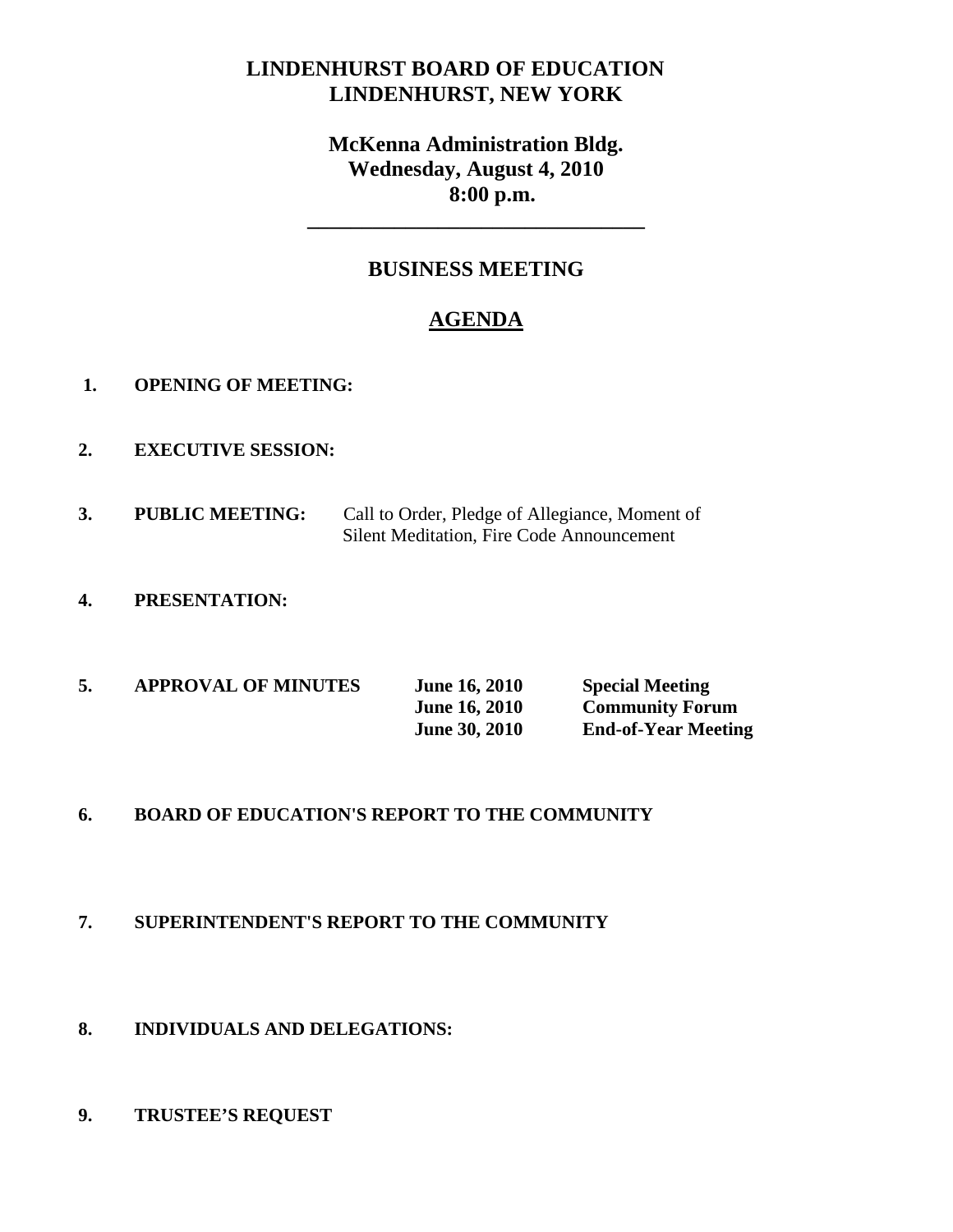#### **10. SUPERINTENDENT'S RECOMMENDATIONS**

#### **a. RECOMMENDATION – MIDDLE SCHOOL STUDENT ACTIVITY FUND ACCOUNT**

 Recommended Action: Upon a motion made by \_\_\_\_\_\_\_\_\_\_\_\_\_\_\_\_\_\_\_, Seconded by \_\_\_\_\_\_\_\_\_\_\_\_\_\_\_\_, the following resolution is offered

RESOLVED that the Board of Education, upon the recommendation of the Superintendent, Open a checking account with JPMorgan Chase Bank for the Lindenhurst Middle School Student Activity Fund.

Vote on the motion: Yes:

No:

Abstained:

Motion carried/defeated.

#### **b. Recommendation: DRIVERS' EDUCATION – FITZGERALD DRIVING SCHOOL**

 Recommended Action: Upon a motion made by \_\_\_\_\_\_\_\_\_\_\_\_\_\_\_\_\_\_\_, Seconded by \_\_\_\_\_\_\_\_\_\_\_\_\_\_\_, the following resolution is offered

RESOLVED that the Board of Education, upon the recommendation of the Superintendent, approves Fitzgerald Driving School Inc., as provider of laboratory training for the Drivers' Education Program covering the 2010-2011 school year and the summer of 2011.

Note: See enclosed

Vote on the motion: Yes:

No:

Abstained:

Motion carried/defeated.

#### **c. Recommendation: ASBESTOS COMPLIANCE OFFICER**

Recommended Action: Upon a motion made by Seconded by \_\_\_\_\_\_\_\_\_\_\_\_\_\_\_, the following resolution is offered

RESOLVED that the Board of Education, upon the recommendation of the Superintendent, Appoints Robert Cozzetto as the Asbestos Compliance Officer for the school year 2010-2011.

Vote on the motion: Yes:

No:

Abstained:

Motion carried/defeated.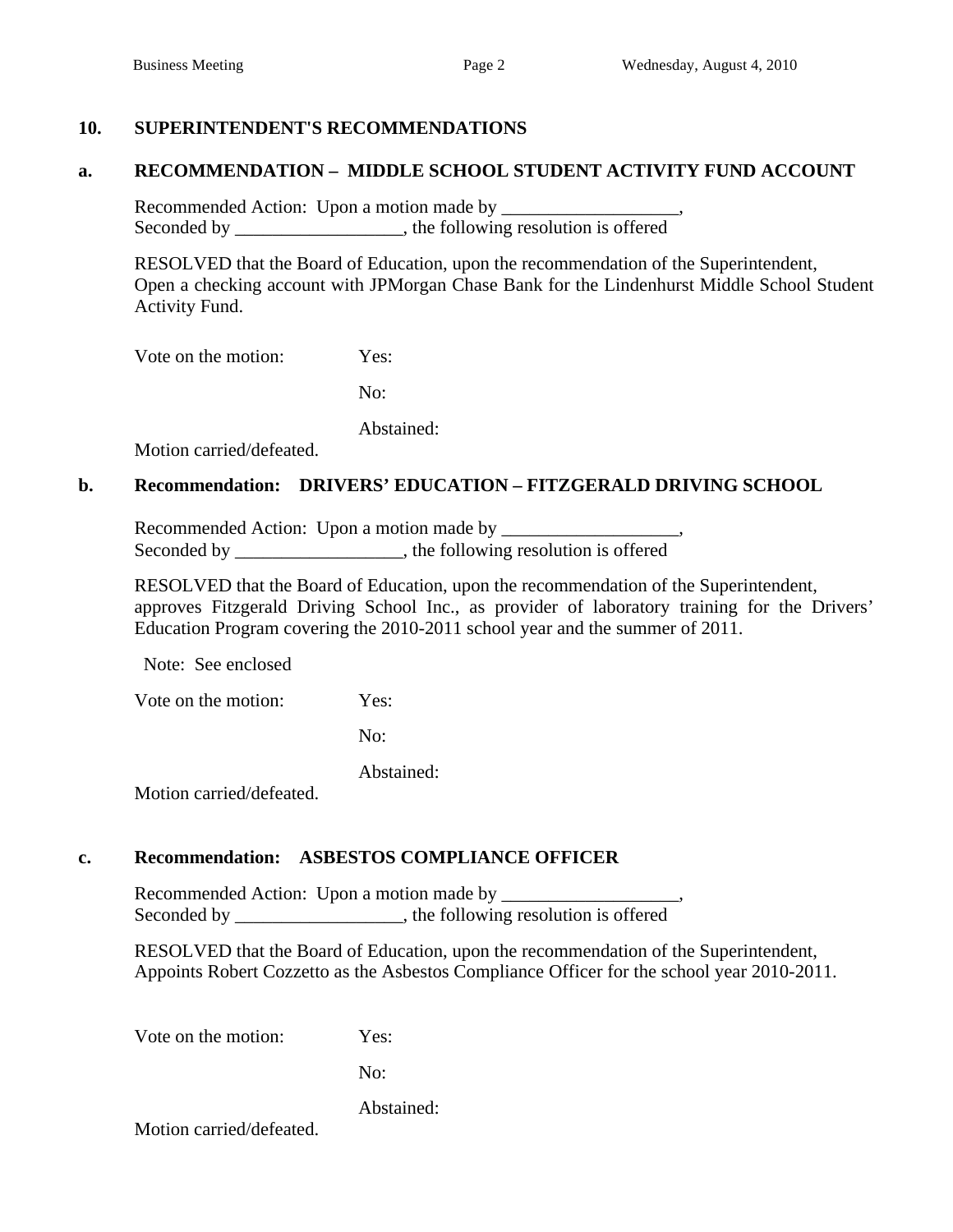# **d. Recommendation: FIELD TRIPS**

 Recommended Action: Upon a motion made by \_\_\_\_\_\_\_\_\_\_\_\_\_\_\_\_\_\_\_, Seconded by \_\_\_\_\_\_\_\_\_\_\_\_, the following resolution is offered  $\overline{\phantom{a}}$ ,

RESOLVED that the Board of Education, upon the recommendation of the Superintendent, approves the following field trips:

### **Elementary LEFT**

| Tuesday | September 28, $2010$                             | Albany and Daniel               |
|---------|--------------------------------------------------|---------------------------------|
| Friday  | October 1, 2010                                  | West Gates, Harding & Alleghany |
|         | Wednesday October 5, 2010                        | Bower and Rall                  |
|         | (Rain Date if needed: Thursday, October 7, 2010) |                                 |

#### **High School**

| Thurs., Fri.             | Sept. 16, 17, 2010             |            | Approximately 60 $10^{th}$ -12 <sup>th</sup> grade AP Bio students to<br>Sailor's Haven, Sayville (Fire Island), New York. Students<br>will be transported via bus and ferry. |  |  |
|--------------------------|--------------------------------|------------|-------------------------------------------------------------------------------------------------------------------------------------------------------------------------------|--|--|
| Thurs.                   | Sept. 23, 2010                 |            | Approximately 60 $10^{th}$ -12 <sup>th</sup> grade AP Bio students to<br>Montauk Point, New York. Students will be transported<br>via bus.                                    |  |  |
| Fri.                     | Sept. 24, 2010                 |            | Approximately 60 $10^{th}$ -12 <sup>th</sup> grade AP Bio students to<br>the Nissequogue River for a canoe trip and Greenbelt<br>Hike. Students will be transported via bus.  |  |  |
| Tues, Fri.<br>And Tue.   | Sept. 28, Oct. 1<br>And Oct 5* |            | Approximately 20 AP Bio students to Sailor's Haven<br>Sayville (Fire Island) New York. LEFT for Juniors.<br>Students will be transported via bus and ferry.                   |  |  |
| $\bullet$                | Rain date $-$ Oct. 7, 2010     |            |                                                                                                                                                                               |  |  |
| Sun., Mon.               | Oct. 3, 4, 2010                |            | Approximately 26 Peer Leaders to Quinipet Camp on<br>Shelter Island. Students will be transported via bus.                                                                    |  |  |
|                          | Thurs.-Mon. Feb. 3-7, 2011     |            | Approximately 26 Peer Leaders to attend Disney World's<br>YES program in Orlando, Florida. Students will be<br>transported via auto, airplane and bus.                        |  |  |
| Fri.-Sun.                | Feb. 11-13, 2011               |            | Approximately 40 Ski Club members to Mt. Stowe,<br>Vermont. Students will be transported via bus.                                                                             |  |  |
| Wed.-Fri.                | April 13-22, 2011              |            | Approximately 42 $12th$ grade French and Spanish students<br>to France and Spain. Students will be transported via<br>bus, airplane, and train.                               |  |  |
| Note: See enclosed       |                                |            |                                                                                                                                                                               |  |  |
| Vote on the motion:      |                                | Yes:       |                                                                                                                                                                               |  |  |
|                          |                                | No:        |                                                                                                                                                                               |  |  |
|                          |                                |            |                                                                                                                                                                               |  |  |
| Motion carried/defeated. |                                | Abstained: |                                                                                                                                                                               |  |  |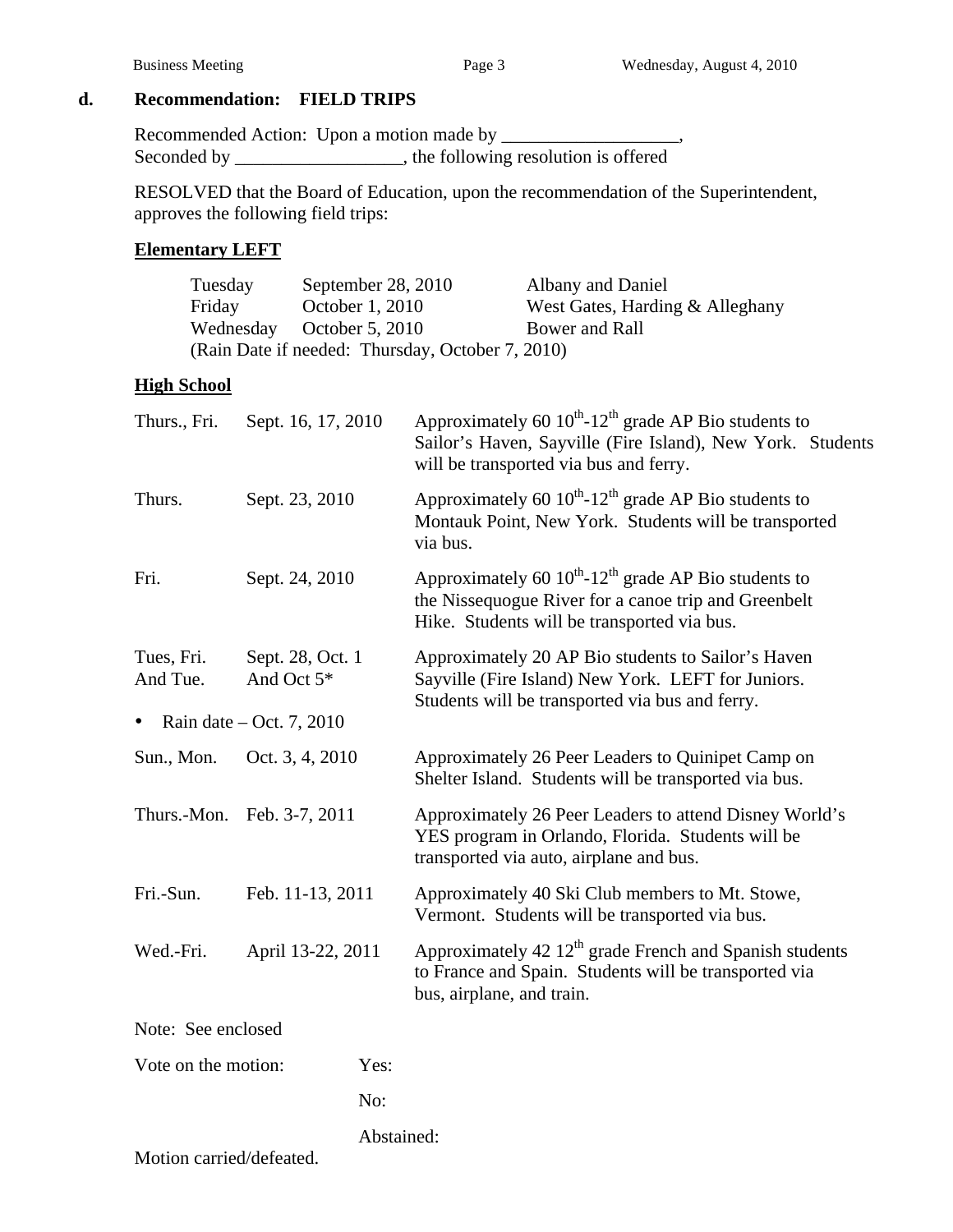#### **e. Recommendation: REINSTATEMENT OF POSITIONS**

 Recommended Action: Upon a motion made by \_\_\_\_\_\_\_\_\_\_\_\_\_\_\_\_\_\_\_, Seconded by \_\_\_\_\_\_\_\_\_\_\_\_\_\_\_\_, the following resolution is offered

RESOLVED that the Board of Education, upon the recommendation of the Superintendent, reinstates the positions in the following tenure areas which were abolished on June 30, 2010.

BE IT FURTHER RESOLVED, that the teacher (s) having the most seniority in the system within the tenure area of the positions shall be recalled effective September 1, 2010:

#### *Elementary* Physical Education

 Heidi Thompson Courtney Dietz Melissa Montano

Vote on the motion: Yes:

No:

Abstained:

Motion carried/defeated.

#### **f. Recommendation: EMPLOYEE ANNUAL AGREEMENTS**

 Recommended Action: Upon a motion made by \_\_\_\_\_\_\_\_\_\_\_\_\_\_\_\_\_\_\_, Seconded by \_\_\_\_\_\_\_\_\_\_\_\_\_\_\_, the following resolution is offered

RESOLVED that the Board of Education, upon the recommendation of the Superintendent, Approve the attached annual agreements for the 2010-2011 school year.

Note: See enclosed

Vote on the motion: Yes:

No:

Abstained:

Motion carried/defeated.

#### **g. Recommendation: BUDGET TRANSFERS OVER \$5,000.00**

Recommended Action: Upon a motion made by Seconded by \_\_\_\_\_\_\_\_\_\_\_\_\_\_\_\_\_, the following resolution is offered

RESOLVED that the Board of Education, upon the recommendation of the Superintendent, approve the attached annual Budget Transfers over \$5,000.00.

Note: See enclosed

Vote on the motion: Yes:

No:

Abstained:

Motion carried/defeated.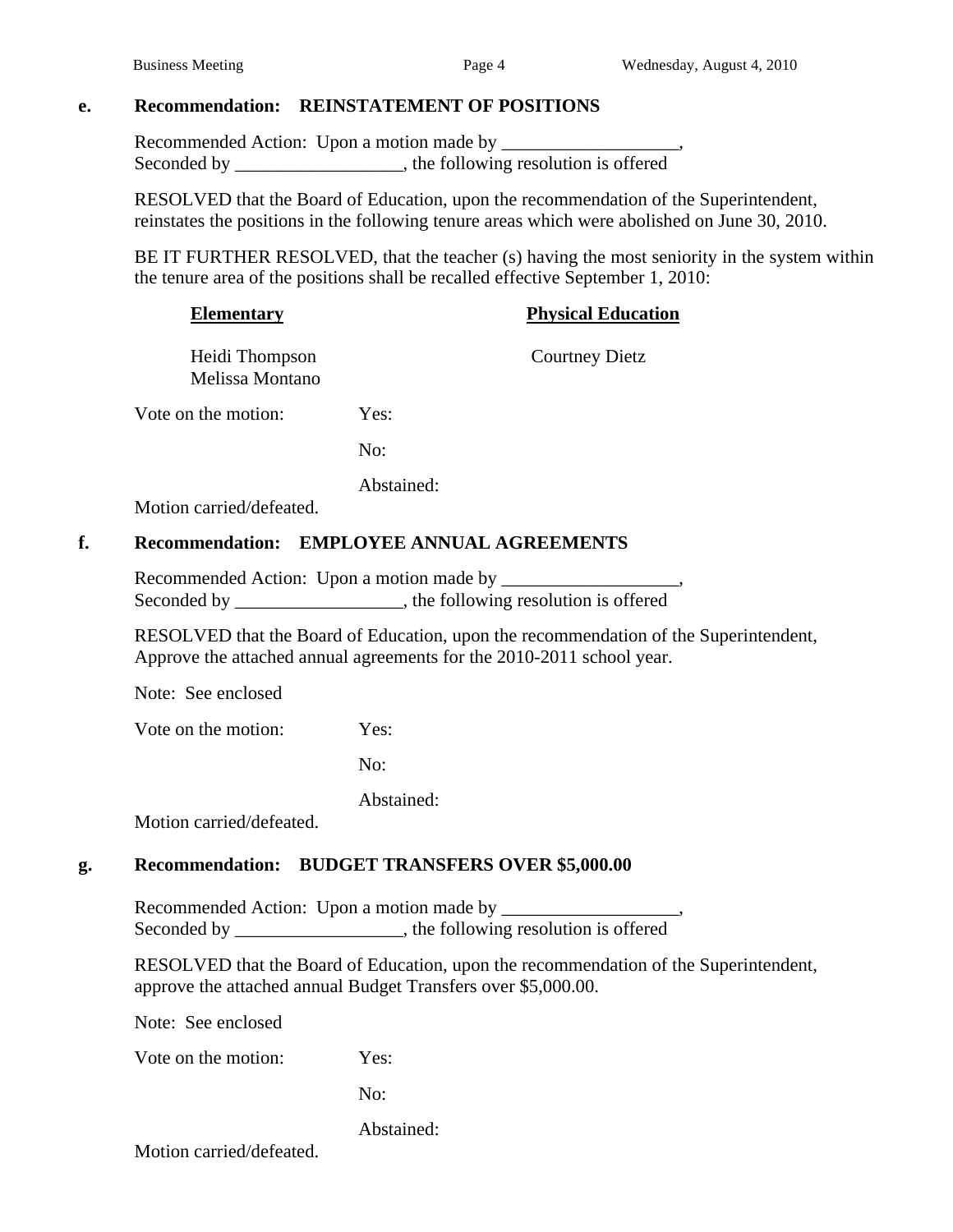## **h. Recommendation: NATIONAL SCHOOL LUNCH PROGRAM FOR 2010-2011 SCHOOL YEAR**

 Recommended Action: Upon a motion made by \_\_\_\_\_\_\_\_\_\_\_\_\_\_\_\_\_\_\_, Seconded by \_\_\_\_\_\_\_\_\_\_\_\_\_\_\_\_, the following resolution is offered

RESOLVED that the Board of Education, upon the recommendation of the Superintendent, authorizes the district to participate in the National School Lunch Program for the 2010-2011 school year.

Vote on the motion: Yes:

No:

Abstained:

Motion carried/defeated.

### **i. Recommendation: TRANSPORTATION REIMBURSEMENT**

 Recommended Action: Upon a motion made by \_\_\_\_\_\_\_\_\_\_\_\_\_\_\_\_\_\_\_, Seconded by \_\_\_\_\_\_\_\_\_\_\_\_\_\_\_, the following resolution is offered

RESOLVED that the Board of Education, upon the recommendation of the Superintendent, Agrees to allow De. Carl Sorrano to reimburse the district for transportation to Kellenberg High School for his son, Mark, as per the attached.

 Note: See enclosed Vote on the motion: Yes:

No:

Abstained:

Motion carried/defeated.

#### **j. Recommendation: WHITSONS SCHOOL NUTRITION CORP. EXTENSION**

Recommended Action: Upon a motion made by Seconded by \_\_\_\_\_\_\_\_\_\_\_\_\_\_\_\_\_, the following resolution is offered

RESOLVED that the Board of Education, upon the recommendation of the Superintendent, Authorized the Board President to enter into a one-year extension with Whitsons School Nutrition Corp. for the School Breakfast and Lunch program for the 2010-2011 school year with no increase.

 Note: See enclosed Vote on the motion: Yes:

No:

Abstained:

Motion carried/defeated.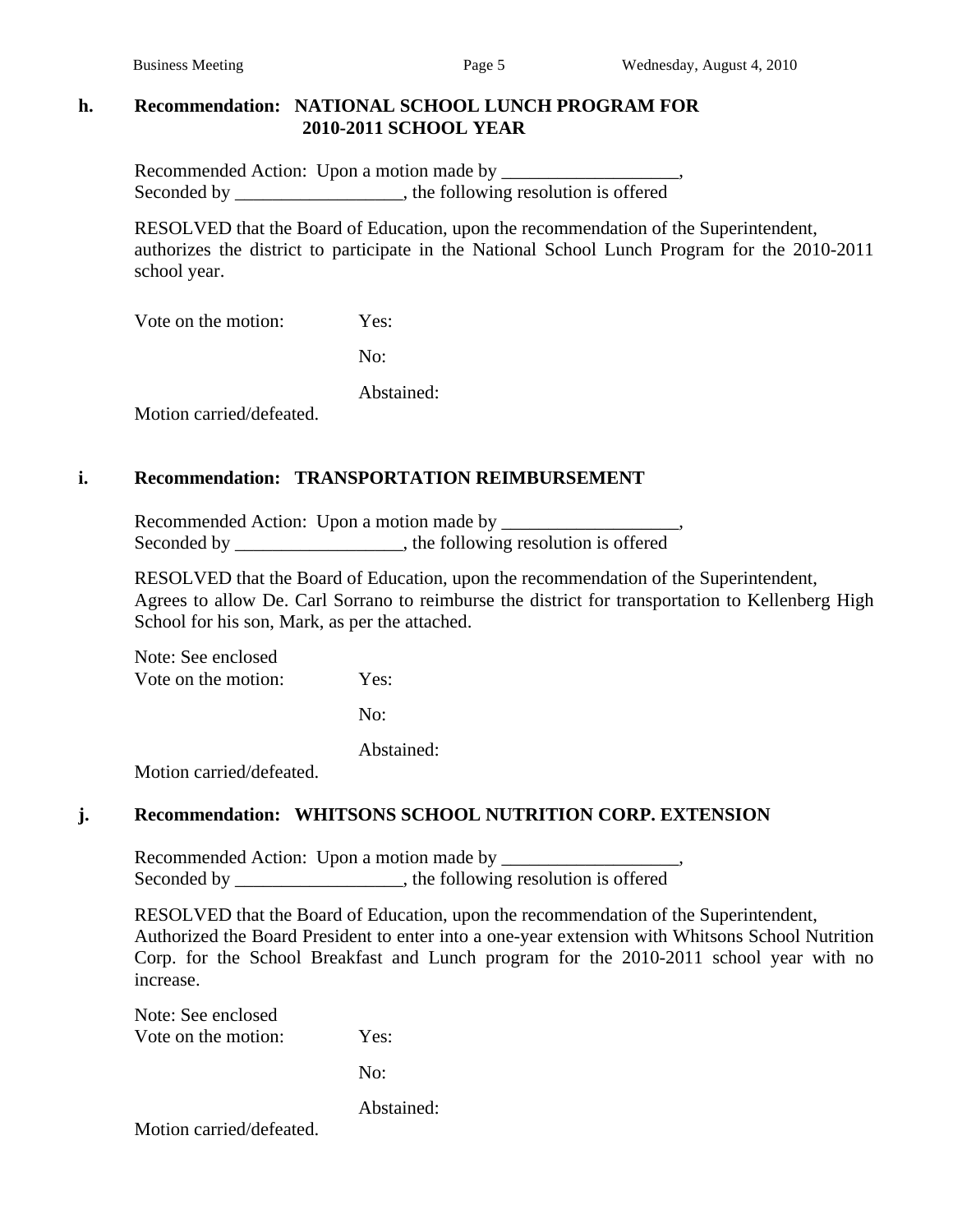# **k. Recommendation: BOARD POLICY #3230 TABLE OF ORGANIZATION**

## **First Reading – No Vote to be taken**

A new board policy or revision of current board policy requires two readings.

 Recommended Action: Upon a motion made by \_\_\_\_\_\_\_\_\_\_\_\_, seconded by the following proposed policy is offered for a first reading: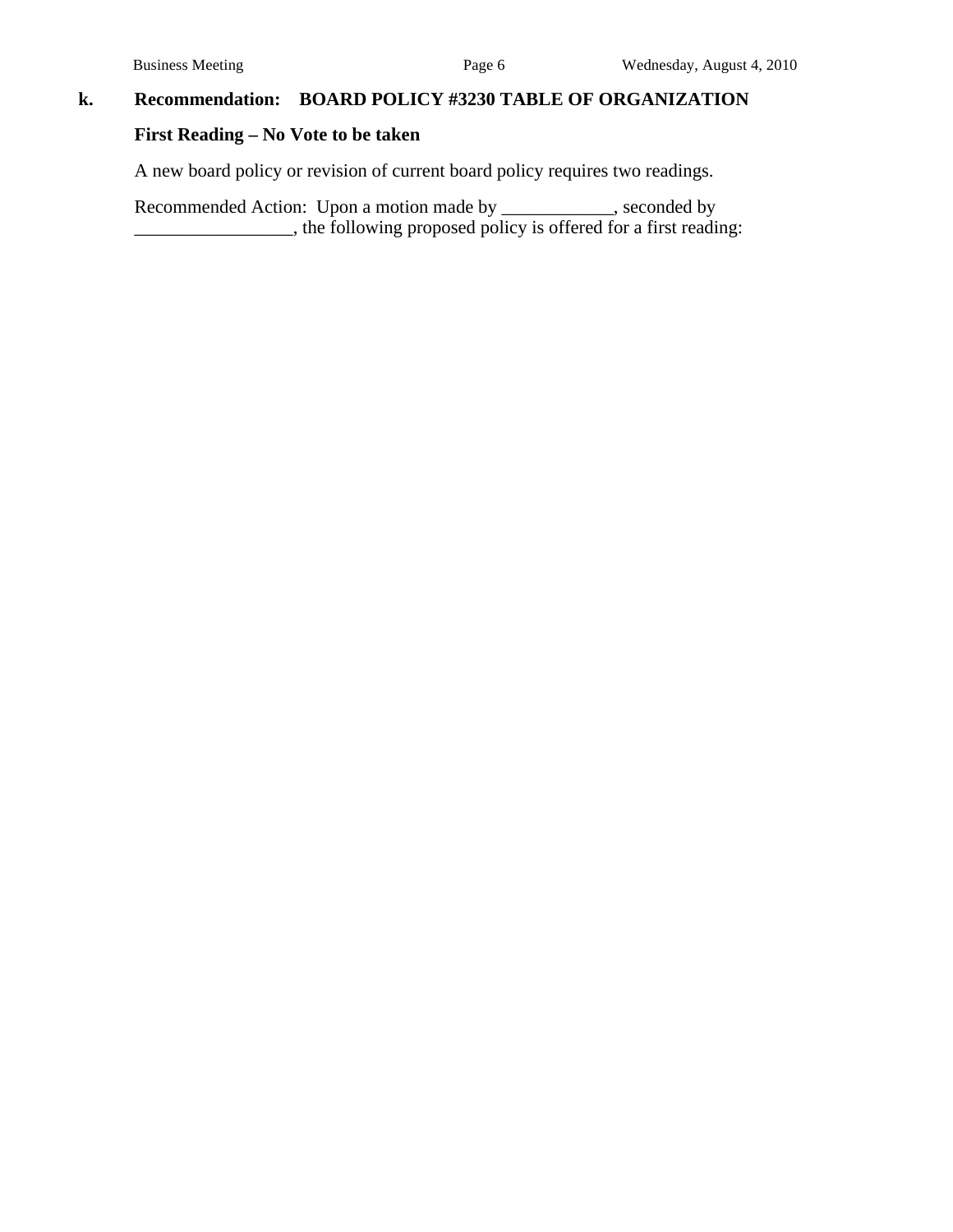**11. SCHEDULES** 

| Schedule | $A-1$  | No. 2     | Personnel, Instructional Resignations<br>& Terminations                    |
|----------|--------|-----------|----------------------------------------------------------------------------|
| Schedule | $A-1$  | $No. 1-S$ | <b>Athletic Supervision</b>                                                |
| Schedule | $A-2$  | No.1      | Personnel, Instructional – Leave of<br>Absence                             |
| Schedule | $A-3$  | No. 4     | Personnel, Instructional Appointments                                      |
| Schedule | $A-3$  | No. 5     | Personnel, Instructional Appointments                                      |
| Schedule | $A-3$  | AE No. 1  | Personnel, Instructional Appointments<br><b>Adult/Continuing Education</b> |
| Schedule | $A-3$  | AE No. 2  | Personnel, Instructional Appointments<br><b>Adult/Continuing Education</b> |
| Schedule | $A-3$  | AE No. 3  | Personnel, Instructional Appointments<br><b>Adult/Continuing Education</b> |
| Schedule | $A-3$  | AE No. 4  | Personnel, Instructional Appointments<br><b>Adult/Continuing Education</b> |
| Schedule | $A-3$  | AE No. 5  | Personnel, Instructional Appointments<br><b>Adult/Continuing Education</b> |
| Schedule | $AS-3$ | No. 1     | <b>Substitute Personnel Appointments</b>                                   |
| Schedule | $B-1$  | No. 2     | <b>Non-Instructional Personnel Resignations</b><br>Or Terminations         |
| Schedule | $B-1$  | No. PT. 1 | Non-Instructional Resignations or<br>Terminations                          |
| Schedule | $B-2$  | No. PT. 1 | Non-Instructional Personnel -<br>Leave of Absence                          |
| Schedule | $B-3$  | No. 2     | Non-Instructional Personnel Appointments                                   |
| Schedule | $B-3$  | No. PT. 1 | Non-Instructional Appointments-Part Time                                   |
| Schedule | D      | No. 10    | <b>Pupil Personnel Services</b>                                            |
| Schedule | G      | No. 1     | Rejection of Bid                                                           |